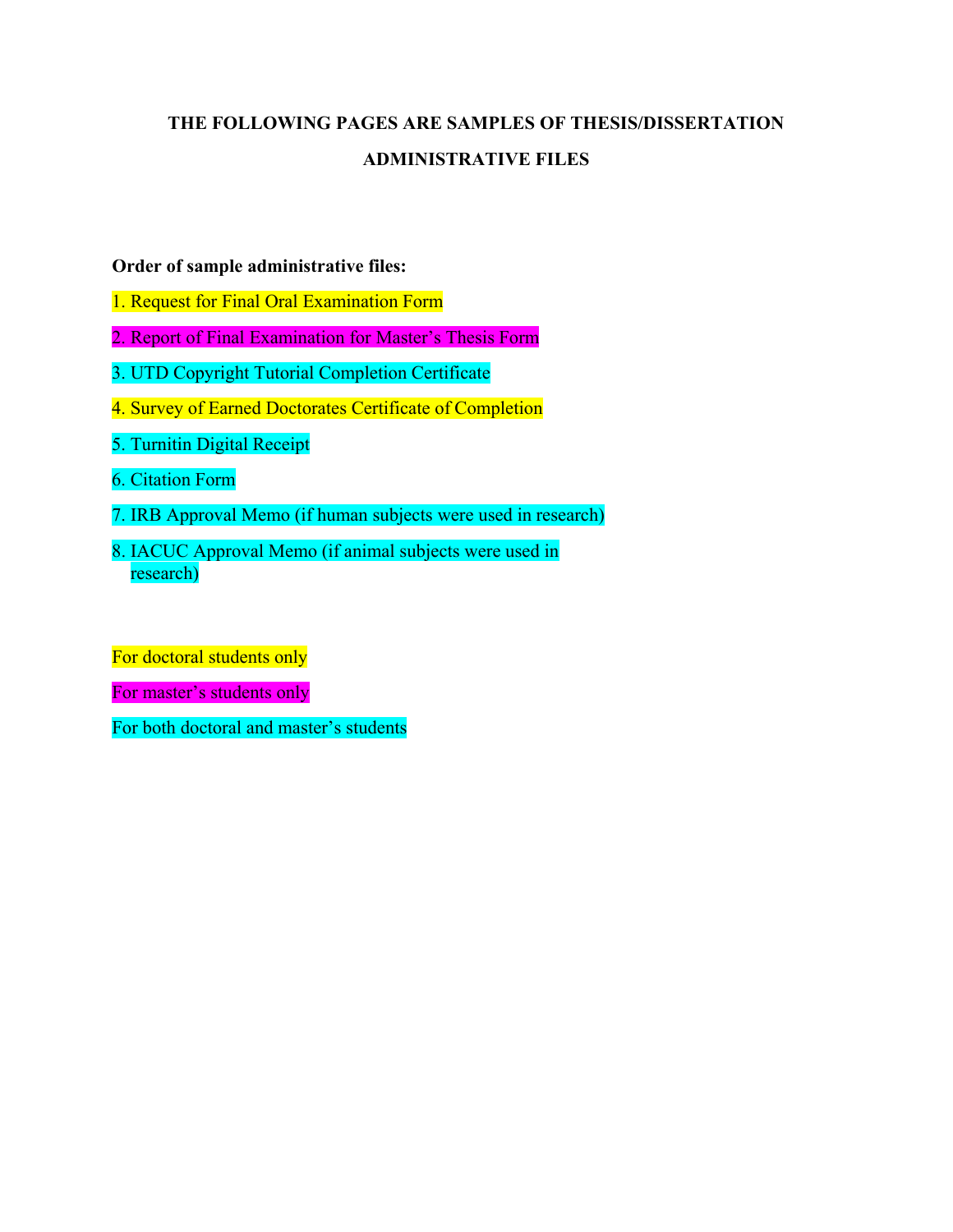Please check with your Supervising Professor to make sure that your reserved room is acceptable before submitting this form

### **THIS FORM MUST BE TYPED**

### **REQUEST FOR FINAL ORAL EXAMINATION**

This form must be submitted online to https://utd-etd.tdl.org/ and must be accompanied by a PDF of the dissertation at least **two weeks** prior to the date of examination. See Submission Guide for more details.

PROGRAM:

THIS IS TO REPORT THAT THE SUPERVISING COMMITTEE FOR:

NAME OF DOCTORAL CANDIDATE

has received the doctoral dissertation for the purpose of examination and now requests that the final oral examination be set for:

DATE

TIME DOCTORAL CANDIDATE'S UTD E-MAIL:

ROOM *# /* VIDEO CONFERENCE URL:

TITLE OF DISSERTATION:

#### **COMMITTEE APPROVALS:**

By their signature below, each member of the Supervisory Committee agrees that they consider the dissertation and dissertation abstract to be satisfactory for the purpose of final examination, that they are agreeable to proceed with the final examination, and that they will attend this examination on the date specified.

**Print Name Signature** 

**Supervising Professor**

**Chair of the Examining Committee: I** will attend this examination on the date specified.

**Complete the following if one member of the committee will be physically absent:**

**WILL BE ABSENT (**Complete CommitteeMemberAbsentRemote form

or email Elizabeth Rugg at dissertations@utdallas.edu).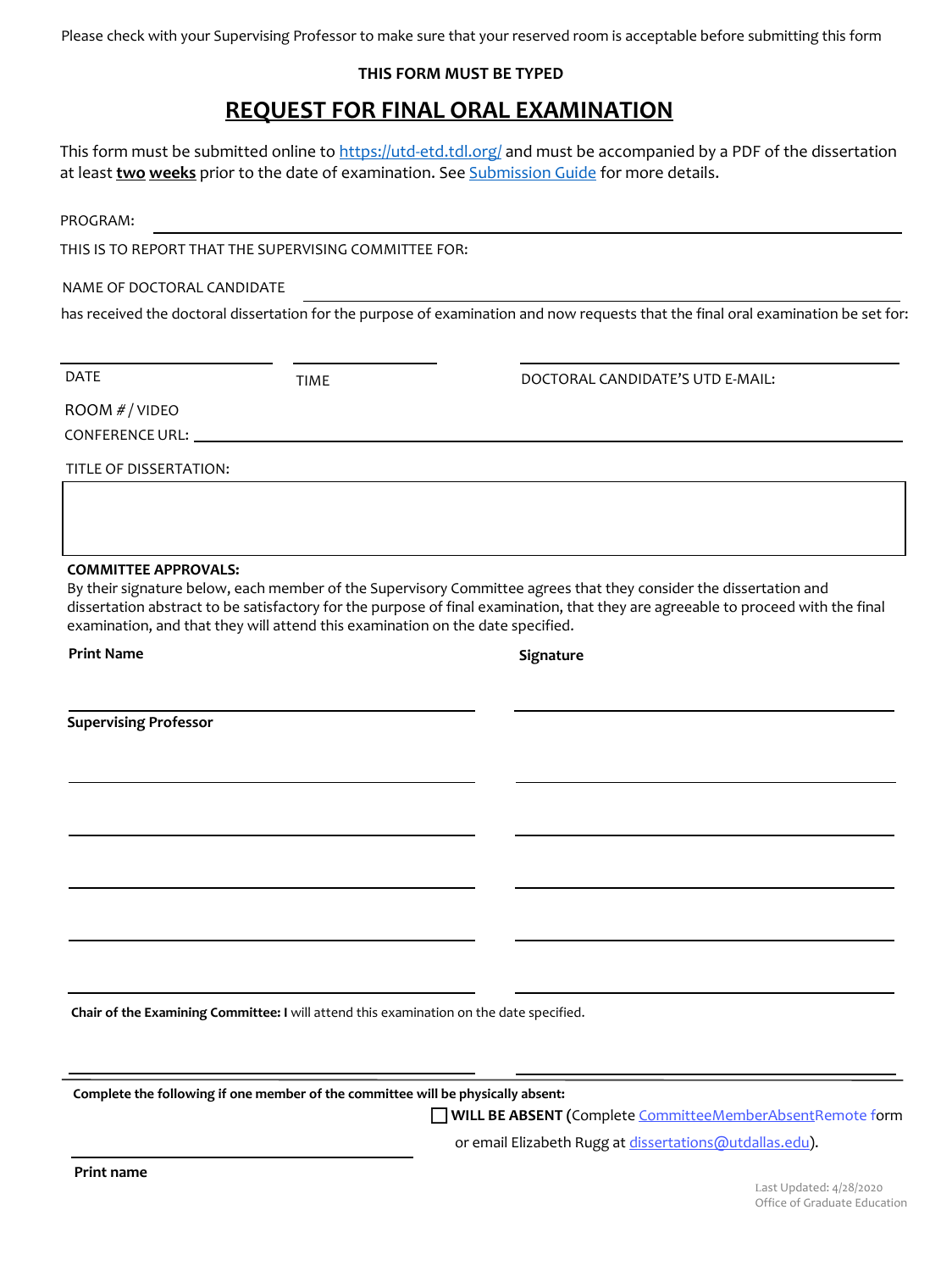#### THE UNIVERSITY OF TEXAS AT DALLAS

#### REPORT OF FINAL EXAMINATION FOR MASTER'S THESIS

| NAME:            | DATE:  |  |
|------------------|--------|--|
| PROGRAM:         | NETID: |  |
| TITLE OF THESIS: |        |  |

We, the undersigned as the Supervisory Committee for the above named student, submit this report of their Final Examination.

This student has:

Completed the work assigned by the Supervising Committee.

Passed all examinations required by the Graduate Program.

Completed a thesis which gives evidence of their ability to perform independent research and which contributes to the knowledge in their field.

The Supervisory Committee recommends that the student be granted the master's degree.

Conditions (if any):

PRINT NAME SIGNATURE

Chairperson, Supervising Committee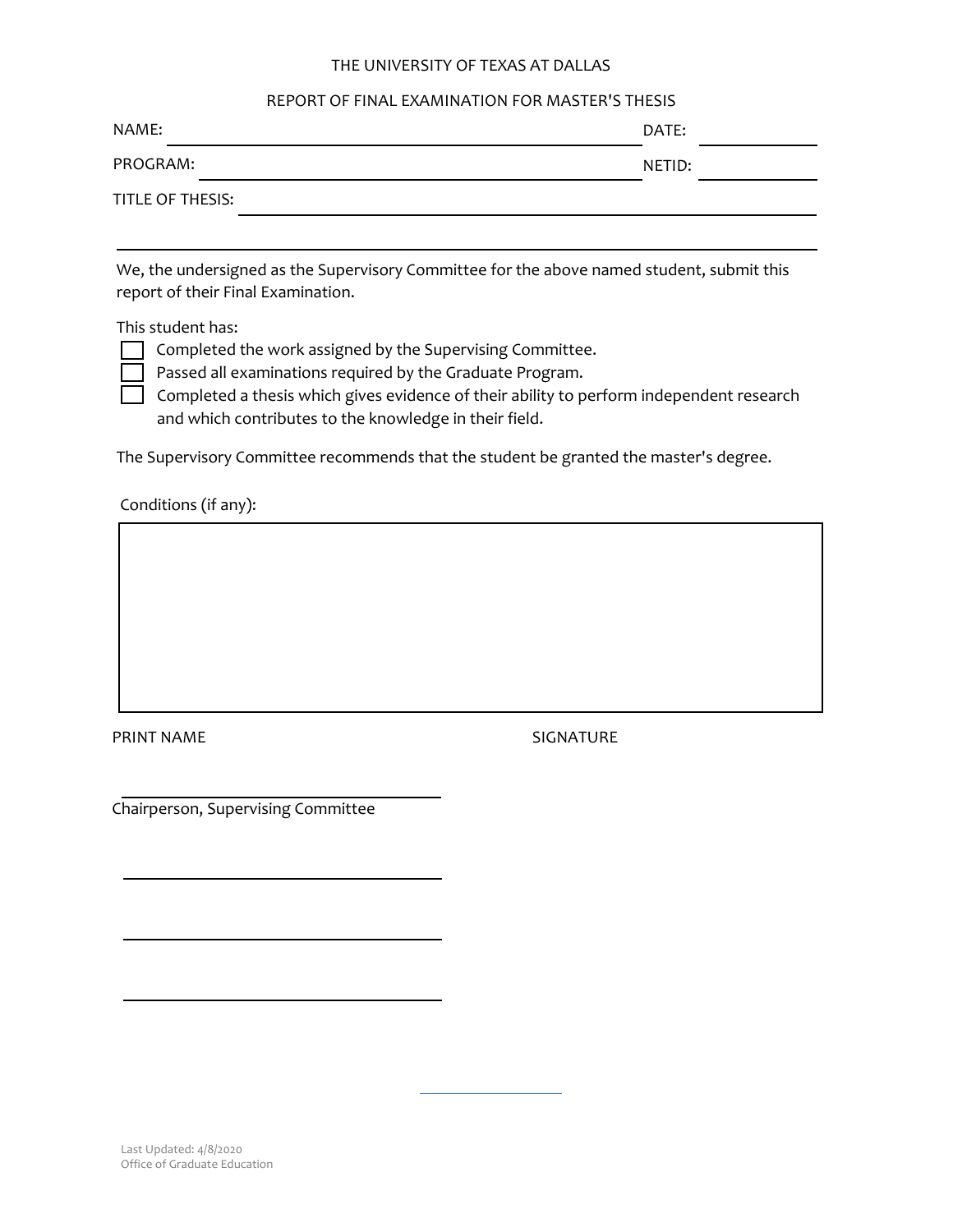# McDermott Library

This is to certify that

# Temoc Comet

has successfully completed

UTD Copyright Training for Graduate Students

on

December 10, 2020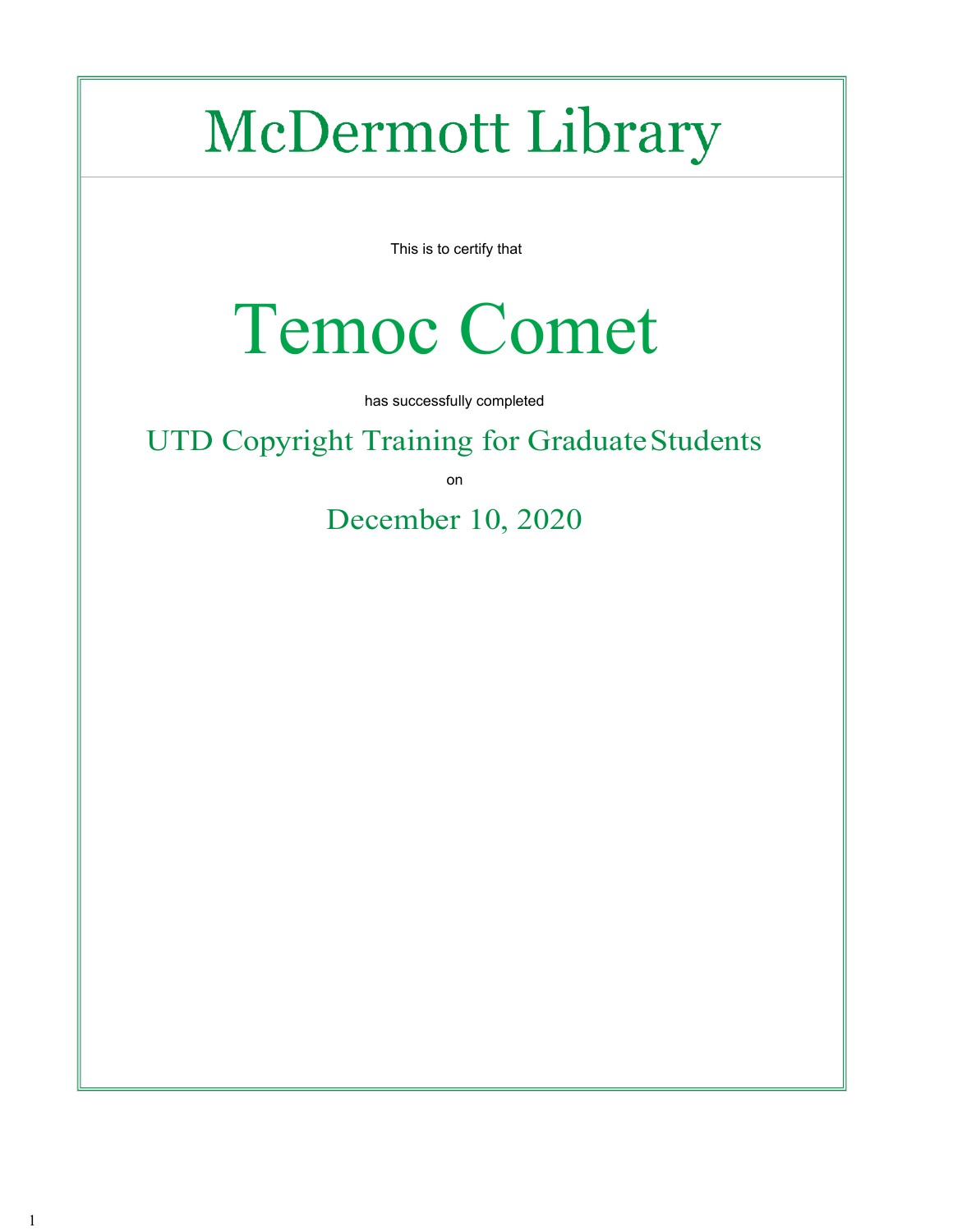# **CERTIFICATE** *of* **COMPLETION**

of the

# **Survey of Earned Doctorates**

Questionnaire

This certifies that Temoc Comet, a student at University of Texas at Dallas Graduate School, has completed the Survey of Earned Doctorates on 12/10/2020

Confirmation Code:000000ABCD

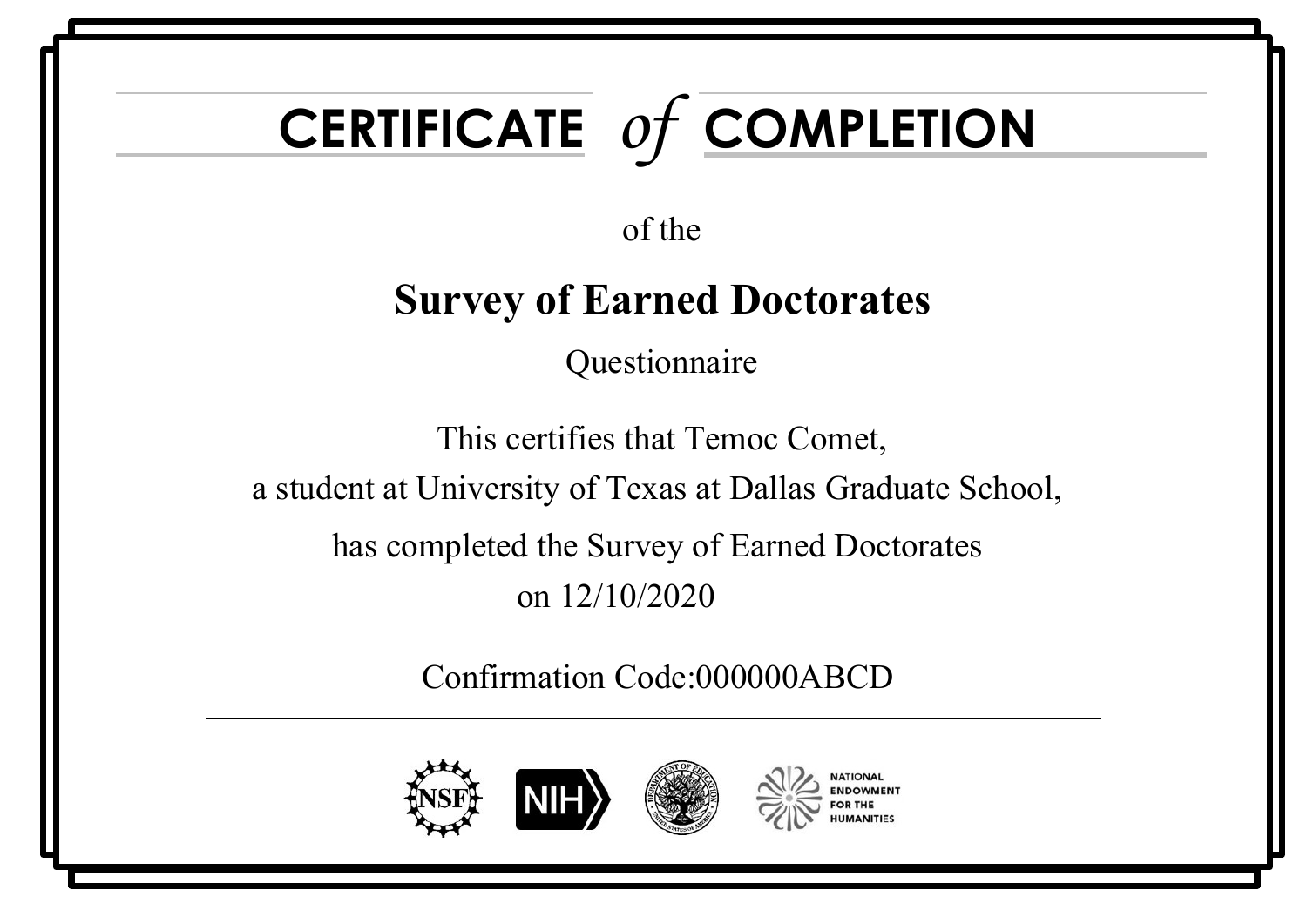# turnitin' $\bigcirc$

# Digital Receipt

This receipt acknowledges that Turnitin received your paper. Below you will find the receipt information regarding your submission.

The first page of your submissions is displayed below.

| Submission author | <b>Student Name</b>                  |
|-------------------|--------------------------------------|
| Assignment title: | Thesis and Dissertation Citation Che |
| Submission title: | DISSERTATION TITLE: DISSERTAT        |
| File name:        | Sample dissertation for Turnitin fi  |
| File size:        | 54.08K                               |
| Page count:       | 3                                    |
| Word count:       | 291                                  |
| Character count:  | 2,982                                |
| Submission date:  | 11-Dec-2020 11:21AM (UTC-0600)       |
| Submission $ID$   | 1472245058                           |

| DISSERTATION TITLE: DISSERTATION SUBTITLE |
|-------------------------------------------|
| by                                        |
|                                           |
| Student Name                              |
|                                           |
|                                           |
|                                           |
|                                           |
|                                           |
|                                           |
|                                           |
| APPROVED BY SUPERVISORY COMMITTEE:        |
|                                           |
| Richard Benson, Chair                     |
|                                           |
|                                           |
| Rafael Martin                             |
|                                           |
| Juan Gonzalez                             |
|                                           |
|                                           |
| Elizabeth Rugg                            |
|                                           |
|                                           |
|                                           |
|                                           |

Copyright 2020 Turnitin. All rights reserved.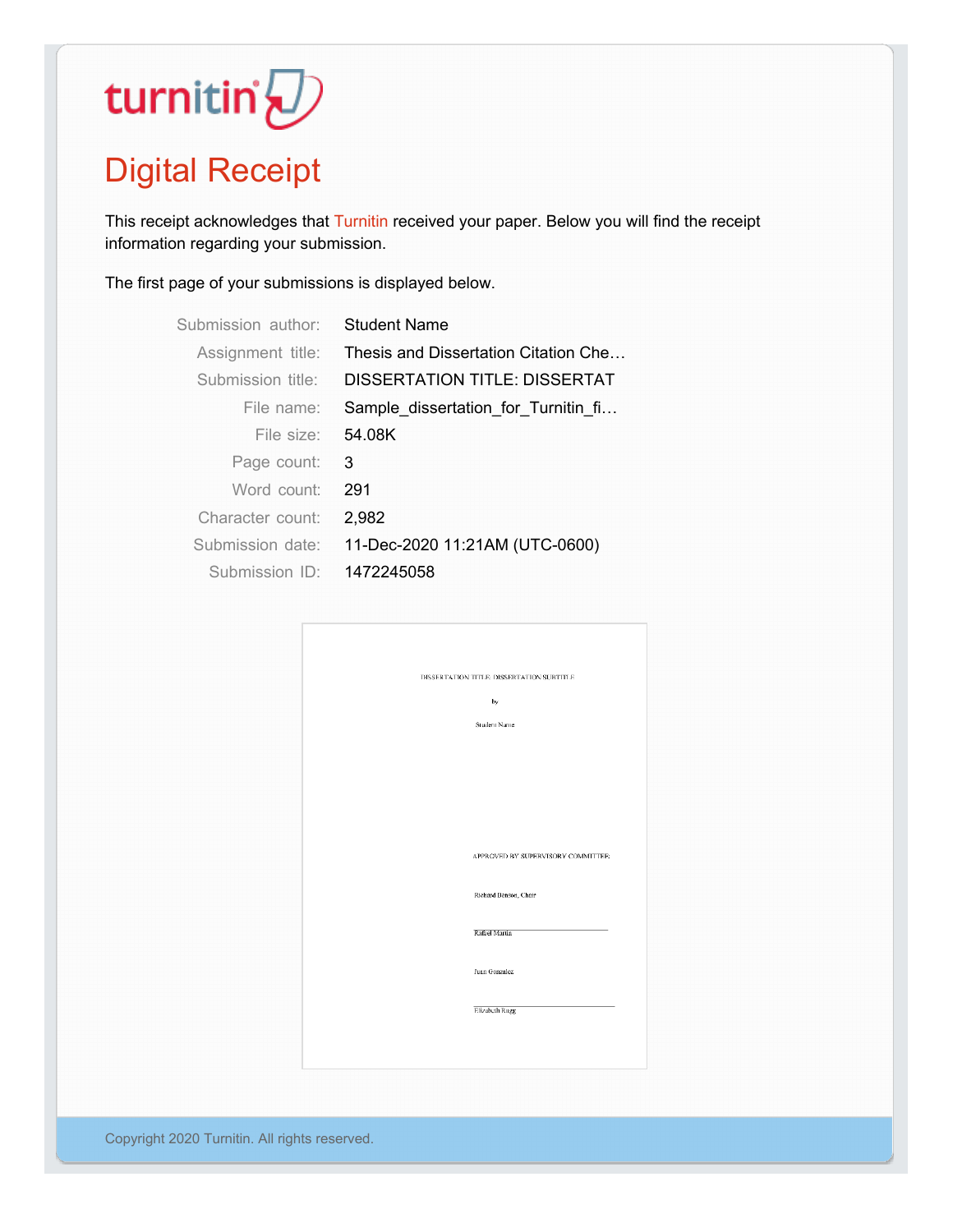### **DISSERTATION/THESIS CITATION FORM**

| DATE (mm/dd/yyyy):          | PhD<br><b>MS</b>                 |
|-----------------------------|----------------------------------|
| SEMESTER OF GRADUATION:     | YEAR:                            |
| <b>STUDENT NAME:</b>        | NETID:                           |
| SUPERVISING PROFESSOR NAME: |                                  |
| SCHOOL:                     | DEPARTMENT:                      |
| I have reviewed             | 's DISSERTATION/THESIS, entitled |
|                             |                                  |
|                             |                                  |
|                             |                                  |
|                             |                                  |

*As Supervising Professor for this graduating student, I confirm that all required references are included in the paper and properly cited. As this student's Committee Chair, I hereby confirm that I have, to the best of my ability, examined the entire content of this submission. I find that it does not contain plagiarized material and may be accepted in accordance with The University of Texas at Dallas and the Office of Graduate Education's standards.*

*SUPERVISING PROFESSOR SIGNATURE:*

*I represent and warrant that the dissertation/thesis and abstract are my original work. I also hereby certify that if appropriate, I have obtained and submitted a written permission statement from the owner(s) of each third-party copyrighted material to be included in this manuscript. I have acknowledged the material in accordance with the requirements specified by the copyright owner(s). I certify that the final version I submitted to the Office of Graduate Education is the same as that approved by my advising committee. All required references for my dissertation/thesis are included and properly cited.*

*STUDENT SIGNATURE:*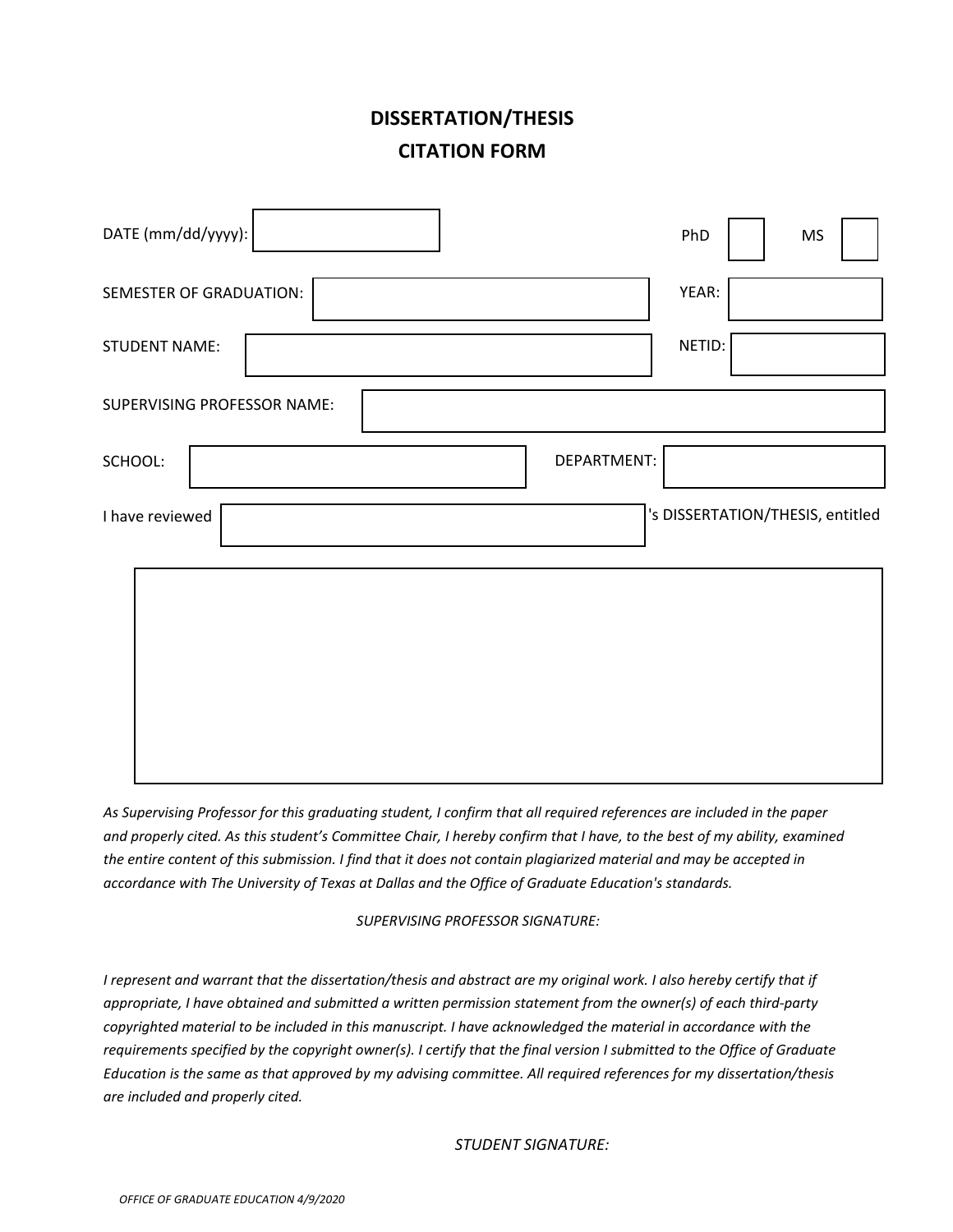### **THE UNIVERSITY OF TEXAS AT DALLAS**

#### **Office of Research Compliance**

800 **W** Campbell Road AD15 Rich ardson Texas 75080-3021 972-883-4579 Fax 972-883-2310

| Date: | <b>March 9,2017</b>                                                                                                                                            |
|-------|----------------------------------------------------------------------------------------------------------------------------------------------------------------|
| To:   | <b>B.A.</b><br>, Ph. D.<br><b>Behavioral and Brain Sciences</b>                                                                                                |
| From: | <b>Sanaz Okhovat, Assistant Vice President</b><br>Amanda Boone, Assistant Director.<br><b>InstitutionalReview Board</b><br><b>Office of ResearchCompliance</b> |
| Re:   | <b>Approval of IRB</b><br><b>Title:</b>                                                                                                                        |

This letter is notification of approval of the research project referenced above. IRB approval of this research begins as of **March** 7, **2017** and ends on **March 6,2018 .**

The IRB requires that you report as soon as possible any unexpected adverse events (including non-serious and serious events) that occur during the study. If the research is expected to continue beyond 12 months, you must request Continuing Review and re-approval of the project least 6 weeks prior to the date of expiration datenoted above.

If you plan to change the research project (number of participants, title, procedure, payment, consent form, etc.),youmustsubmitarequestdetailing theproposedchangesandreceiveIRBapprovalbeforethechanges are implemented except when prompt changes are necessary to eliminate apparent and immediate hazards to the pa11icipants.

The IRB requires that all personnel who interact with research pallicipantsor who have access to research data be trained in research ethics and practices concerned with the protection of the welfare and rights of research participants. These ethical principles are outlined in the Belmont Report.

All investigators andkeypersonnleinvolvedwith thisprotocolmust havedocumented trainingwith this office. The training can be found at: http://www.utdallas.edu/research/orc/irb/reguired training/

If you have any questions related to this approval, please call 972-883-4575 or send an email to [amanda.boone@utdallas.edu.](mailto:amanda.boone@utdallas.edu)